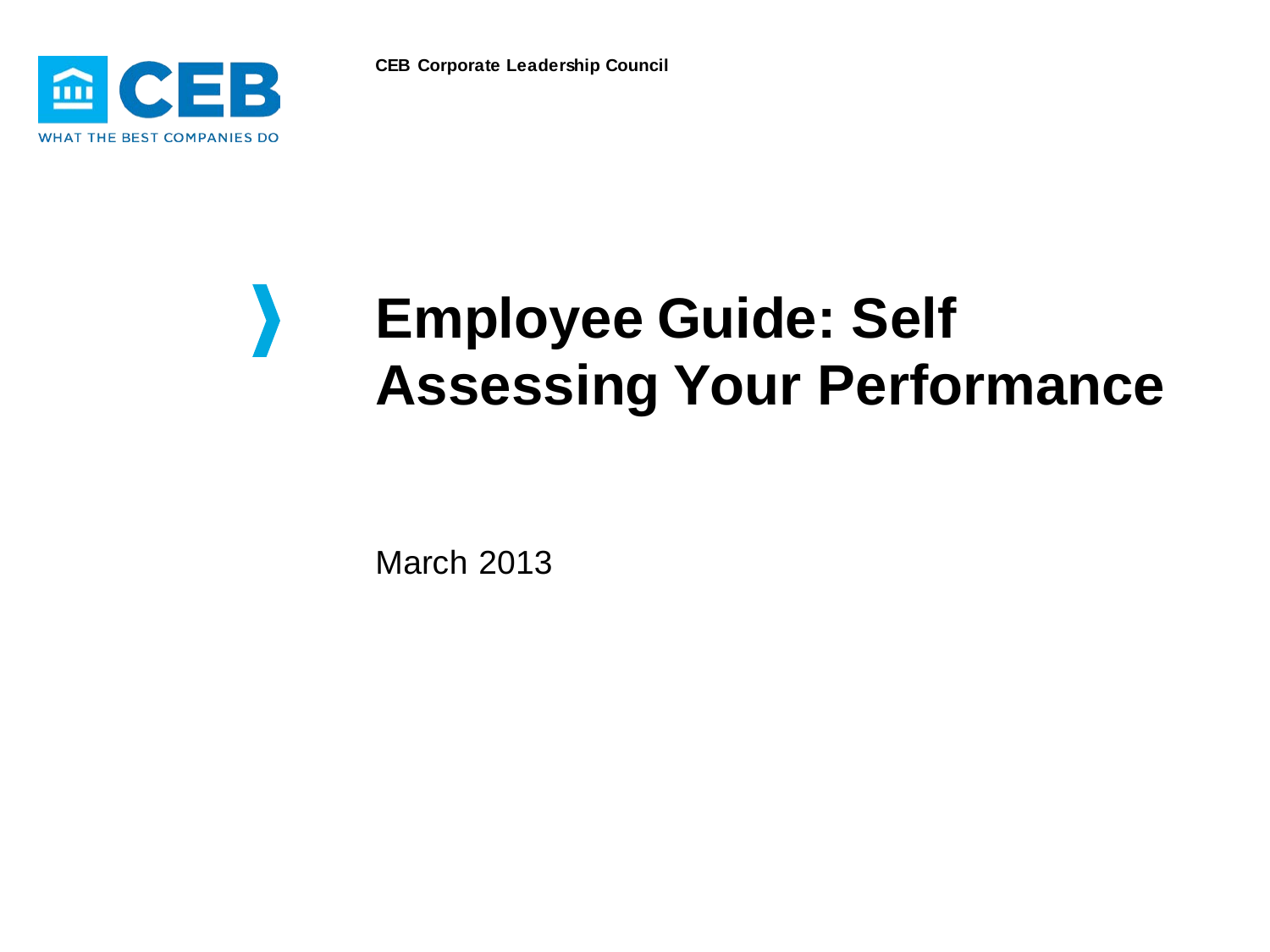

# **How to use this guidebook:**

#### **Audience**:

Self Reviews are an integral part of the performance review process. This guide helps employees understand how to be effective at self assessments by providing them a logical framework to identify their strengths and development areas.

#### **How to Use**:

This guidebook is written to benefit employees at all levels and jobs functions. It explains why self reviews are valuable and how both they and their employer can get the most value out of the self review process.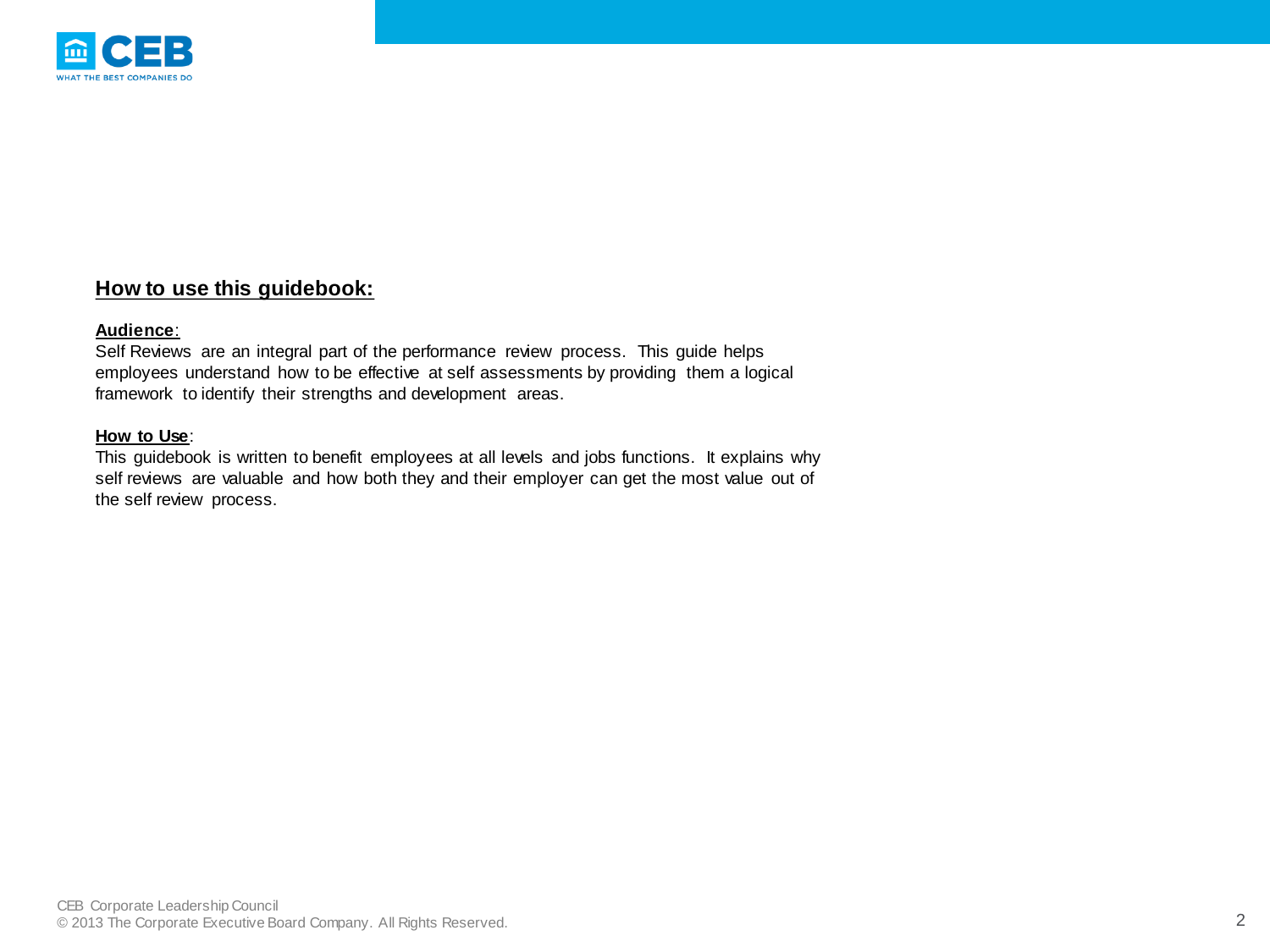

Self assessments help you and your manager identify your strengths as well as opportunities for

# **SELF ASSESSMENTS ALLOW YOU TO IDENTIFY YOUR STRENGTHS**

**Why should you put effort into your self assessment?**

- skill improvement.  $\checkmark$  Self assessments, as part of your formal review process, are used to inform talent decisions such as promotions and pay increases.
	- $\checkmark$  Your feedback gives managers visibility into your professional aspirations, of which they might otherwise be unaware.
	- $\checkmark$  Self reviews are an opportunity for you to showcase to your managers what you believe are your greatest successes and contributions to the organization.
	- $\checkmark$  Your insight helps managers identify where they can allocate more resources to improve your skills and performance.
	- $\checkmark$  A well thought out self assessment, identifying how you could contribute more if certain skills were improved, in addition to highlighting your assets, is a way for you to express a commitment to your organization.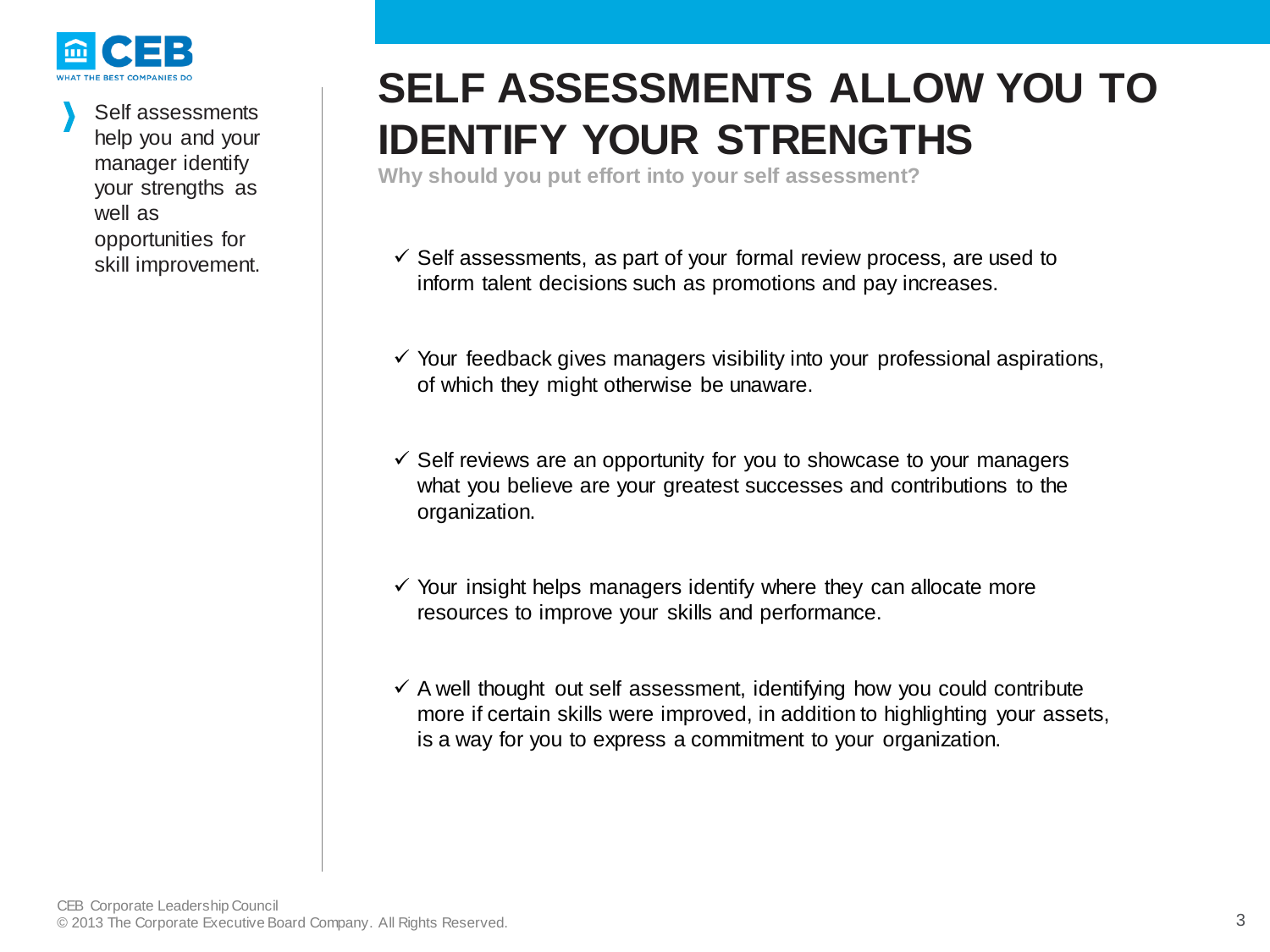

# **Self Assessment Do's and Don'ts**

#### **Don't…**

- Provide unbalanced feedback; this is your opportunity to play up your successes, but you should also be candid about areas that need improvement
- Use generalized or ambiguous language when describing your strengths and development areas
- Blame your company or manager for your weaknesses
- Gloss over or ignore areas where you need to improve your skills or performance; your manager is likely aware of them and will appreciate your candidness
- **\*** Be overly modest about your contribution to your organization; this is your opportunity to highlight your successes
- Don't worry about whether your self assessment will be the same as your manager's assessment of you so long as you can defend your personal opinion of your performance

### **Do…**

- ✓ Be honest and objective about your skills, commitment to work, and interaction with other employees
- ✓ View the self assessment as a tool to identify development needs in order to improve them
- ✓ Be able to defend to your manager why you believe your self ratings accurately reflect your performance by offering specific examples that illustrate your viewpoint
- ✓ Detail steps that you and your organization can take to improve your performance in areas you believe need improvement
- ✓ Highlight areas where you have exceeded expectations
- ✓ Frame your performance against your impact on organizational or divisional goals
- ✓ Identify areas in your skill set where you need to improve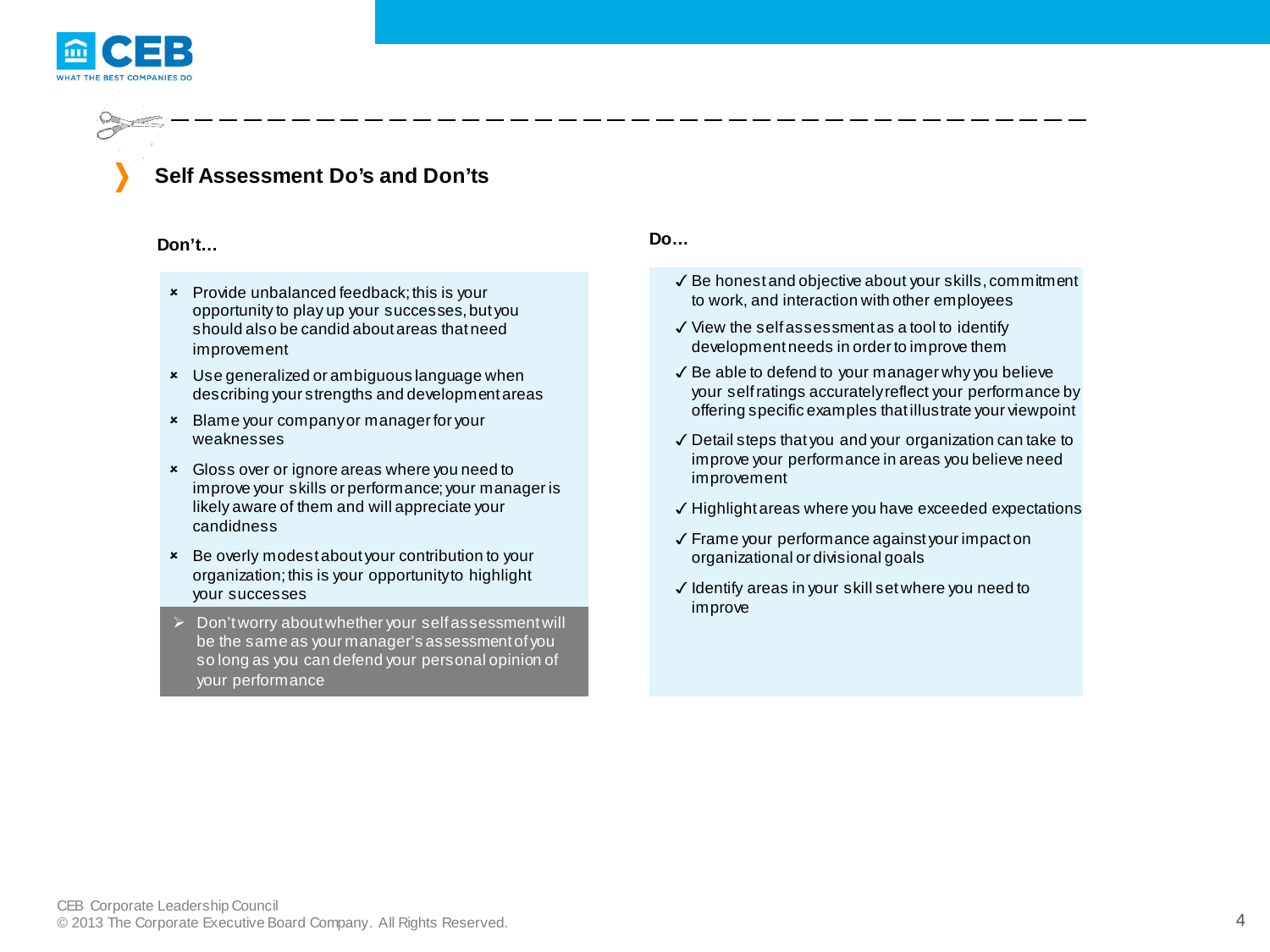

# **ACTION STEPS TO IMPROVE YOUR SELF ASSESSMENT**

**Follow the action steps below prior to your self assessment in order to write a well articulated self review.**

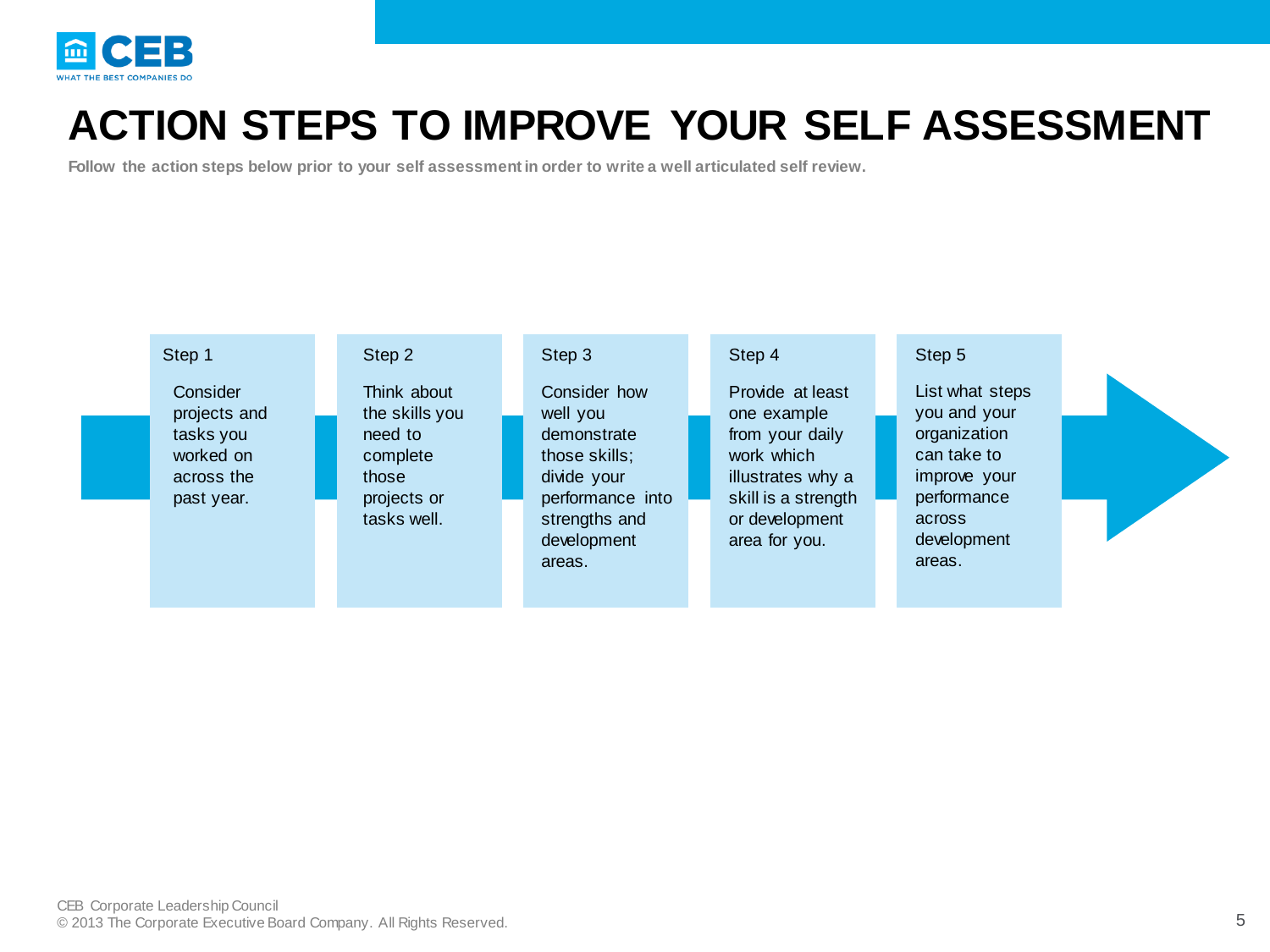

# **SELF ASSESSMENT WORKSHEET**

**Instructions: Use the tool below prior to taking your self assessment to ensure you have considered the major contributing factors to your overall performance. Refer to the action steps on the previous page for additional guidance.** 

## **Part 1**

Consider each of the major projects or tasks you worked on across the past year and consider the needed skills to perform those projects well. Then identify whether those skills are currently one of your strengths or are development areas.

| <b>Project/Task:</b>               | <b>Project/Task:</b>                | <b>Project/Task:</b>                |
|------------------------------------|-------------------------------------|-------------------------------------|
| <b>Required Skill:</b>             | <b>Required Skill: ___________</b>  | <b>Required Skill:</b>              |
| $\Box$ Development area            | $\Box$ Development area             | $\Box$ Development area             |
| $\Box$ Strength                    | $\Box$ Strength                     | $\Box$ Strength                     |
| <b>Required Skill: ___________</b> | <b>Required Skill: ____________</b> | Required Skill: __________          |
| D Development area                 | $\Box$ Development area             | $\Box$ Development area             |
| $\Box$ Strength                    | $\Box$ Strength                     | $\Box$ Strength                     |
| Required Skill: ___________        | Required Skill: ___________         | <b>Required Skill: ____________</b> |
| $\Box$ Development area            | $\Box$ Development area             | $\Box$ Development area             |
| $\Box$ Strength                    | $\Box$ Strength                     | $\Box$ Strength                     |

### **Part 2**

# **Strengths**

List each of your major strengths identified above and provide at least one example of a time when you demonstrated each strength.

#### **Strength: \_\_\_\_\_\_\_\_\_\_**

Example:

# Strength:

Example:

#### Strength: **and the strength:** Example:

# Development Areas

List each major development area identified above and provide a concrete example of why you think it's a development area. Also list measures you and your organization can take to improve your performance.

#### **Development Area: \_\_\_\_\_\_\_\_\_\_**

 Example: Steps for Improvement:

### **Development Area: \_\_\_\_\_\_\_\_\_\_**

 Example: Steps for Improvement:

#### Development Area:

 Example: Steps for Improvement: